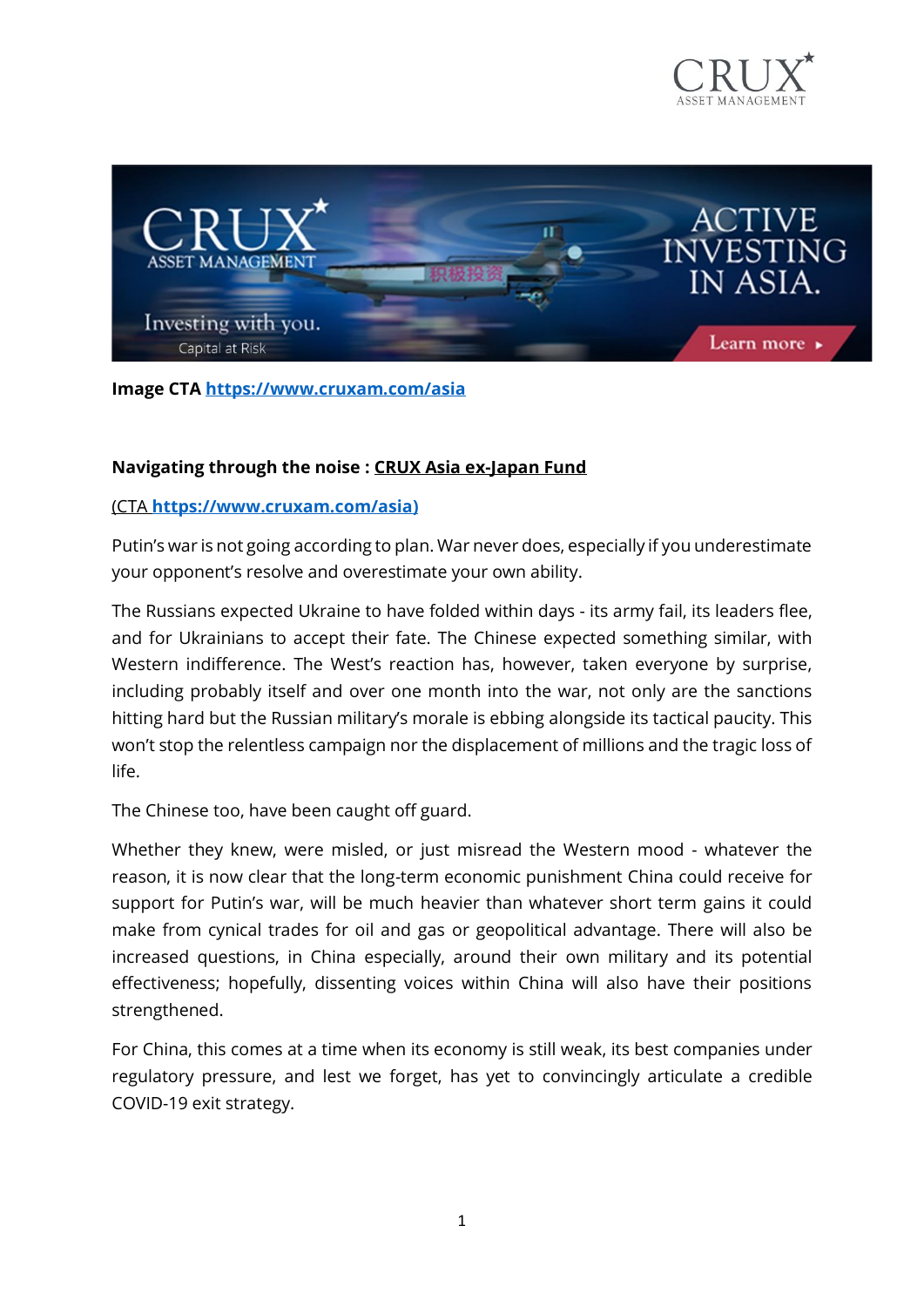

No wonder, then, that the prospect of economic punishment and

social censure for supporting Russia, the re-escalation of trade war tensions with the United States and the risk of delisting American Depositary Receipts (ADRs) from the NASDAQ was too much

for investors, resulting in a -36% drawdown of KWEB, the KraneShares CSI China Internet ETF, a common proxy for Chinese technology ADRs, in the first two weeks of March.

On 15th March the **CRUX Asia ex-Japan Fund (CTA link [https://www.cruxam.com/asia\)](https://www.cruxam.com/asia)**  made the call that the bear market in China has likely ended, especially for ADRs, adding to some of our positions, before the move, including: Kuaishou, Dada, Yatsen and Zai Labs and also some of our EV positions in the Asian region.

Our tentatively bullish assumptions are based on:

- 1) China indicating support for Ukrainian sovereignty. The public relations failure of the war will give all authoritarian regimes pause for thought as to how they use their hard power. What is the point of winning the battle if they will auto-lose the economic and social war? This also dramatically lowers the chances of any risky moves on Taiwan
- 2) Clear indication of support for economic growth at the highest level and for internet platforms in particular
- 3) An eventual articulation of its mainland COVID-19 exit strategy, "dynamic Zero", once they have figured out how to minimise deaths in Hong Kong.

Both price and valuation broadly support this thesis: From 2000 to 2003, Nasdaq fell 83%, the China internet stocks peak to trough, so far, is 79.5%, like NASDAQ in 2000, the China internet space is far more of an 'Emerging market' than the NASDAQin 2022. In terms of valuation, the discount China and other regional players trade on should give a cushion to the risk of US rising interest rates.

There is still a lot of uncertainty, everyone is starting from a blank piece of paper again, having to rebuild their knowledge. The Chinese "Wolf Warriors" (those who support a more aggressive China), could still gain the upper hand, a COVID-19 exit is likely to take many months, whilst the consensus for economic support will take time.

However, with enough problems at home, the potential for the United States and China to hammer out a win-win solution; with trade and ADRs being among the 'easier' problems to solve. Whilst leaving realignment of the geopolitical world order to another time.

Through the noise, however, the most important thing to remember, is that we expect the long-term trends we have previously identified to continue. *The electrification of*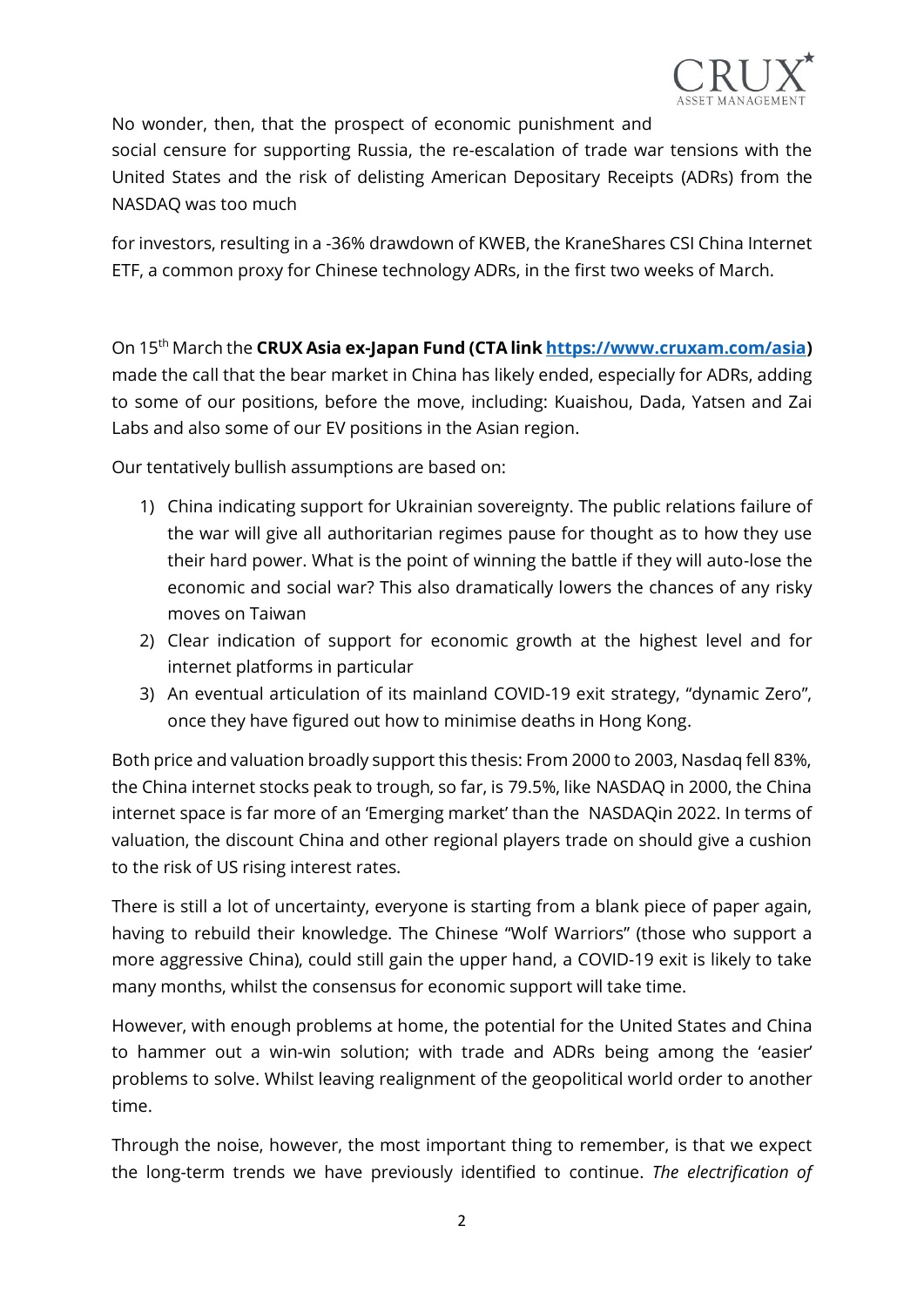

*everything, especially vehicles, and the digitisation of everything, especially businesses, continues unabated.* Indeed, humanity's ability to survive, innovate, and thrive endures. We have included some charts here to highlight just how cheap the Asia ex-Japan region has become.

Valuations on a price/sales and price/book relative to MSCI World, just above the recent 10-year lows:



Source: Bloomberg as at 5th April 2022. Past performance is not a reliable indicator of future results. The value of an investment and the income from it can fall as well as rise and you may not get back the amount originally invested.



Source: Bloomberg as at 5th April 2022. Past performance is not a reliable indicator of future results. The value of an investment and the income from it can fall as well as rise and you may not get back the amount originally invested.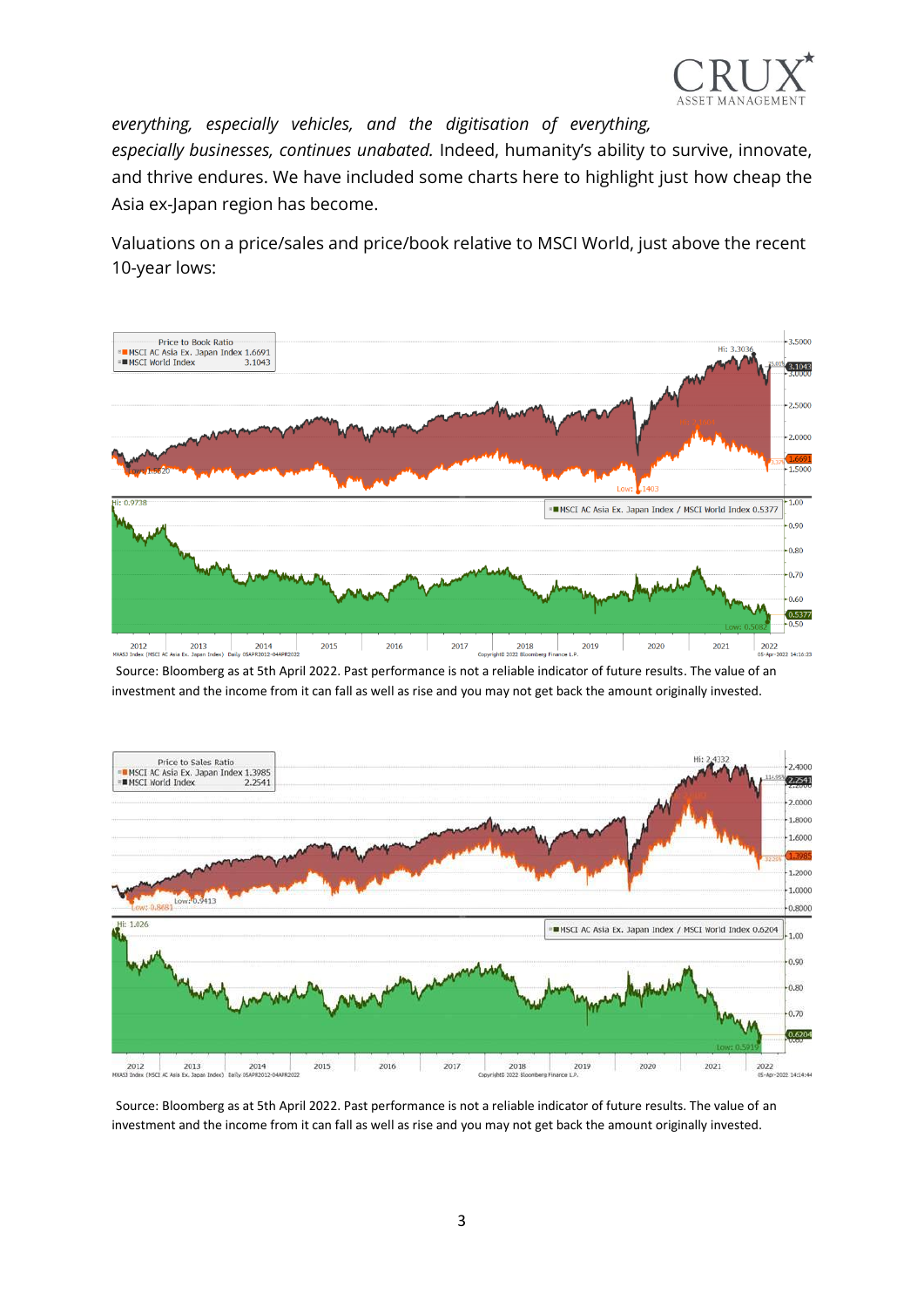

The valuation disconnects are even more extreme in China – these charts are of the MSCI China vs MSCI World on relative P/S and P/Bk:



Source: Bloomberg as at 5th April 2022. Past performance is not a reliable indicator of future results. The value of an investment and the income from it can fall as well as rise and you may not get back the amount originally invested.



Source: Bloomberg as at 5th April 2022. Past performance is not a reliable indicator of future results. The value of an investment and the income from it can fall as well as rise and you may not get back the amount originally invested.